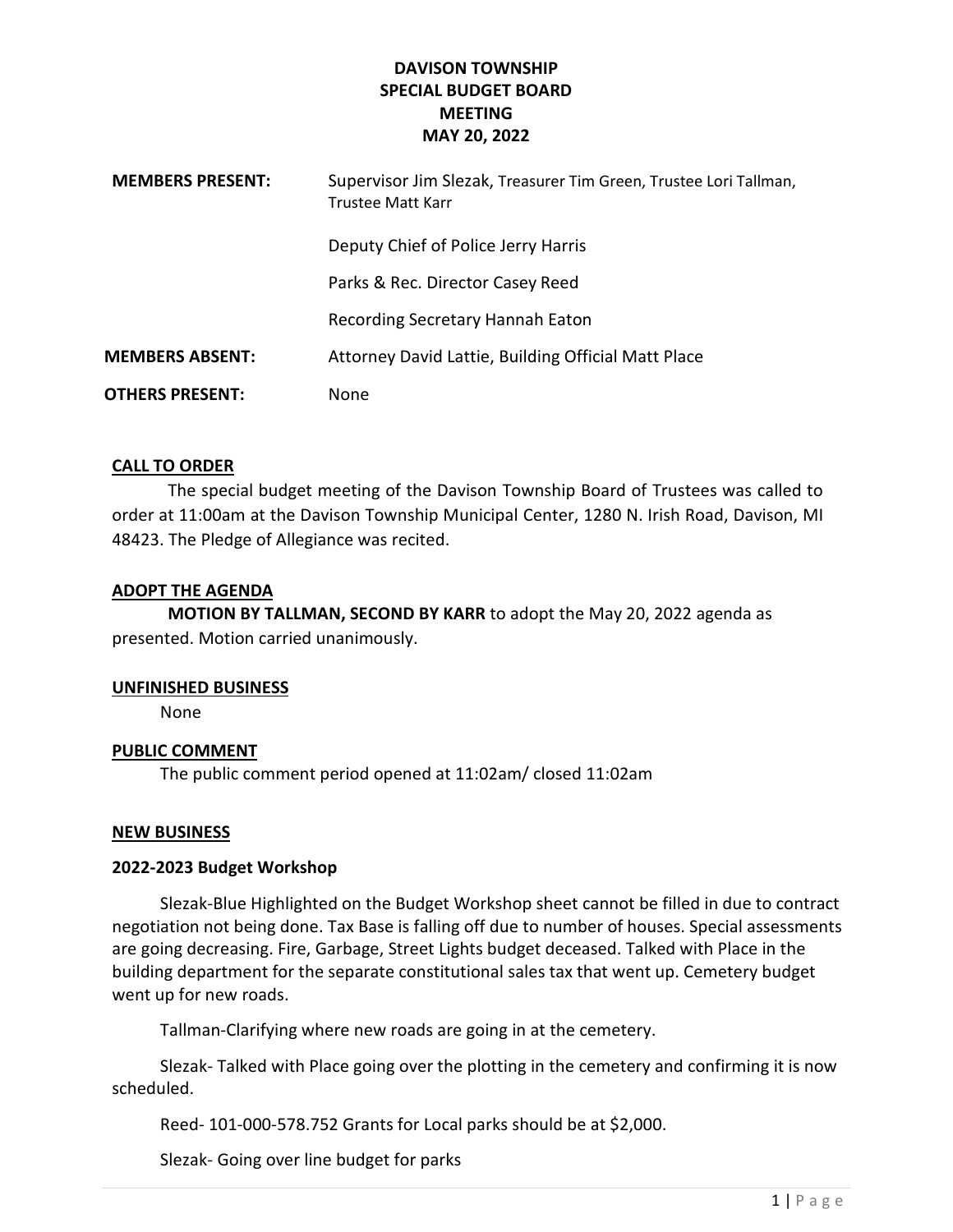## DAVISON TOWNSHIP SPECIAL BUDGET BOARD MEETING MAY 20, 2022

Reed- Daily passes are increasing.

 Slezak- Township sales of assets are going down no property to sell as of right now. Police assets are increasing they are getting three new cars and selling two old Durango's.

Rendon- Replaced the motor and starter in the Durango's done putting money into them.

Slezak- No election reimbursements on budget right now

Miller- Need Reimbursements for Kearsley Election

 Slezak- Estimated Revenue \$8,509,658.00. Treasurer HSA ER Contributions changed to \$4,000.00 Retiree Increased. Assessor dropped \$4,000.00 on contract labor. Elections number stayed the same at \$29,000.00. Equipment Maintenance decreased. Building maintenance increased \$5,000.00 need new roof possibly. Police capital outlay on vehicles increased \$5,000.00. Buildings contract labor decreased to \$25,000.00 from \$40,000.00 Charm is done in August and going to be on call. Street Habilitation some are the same projects \$367,000.00 not able to get done this past year. Budget will go down if completed before. Garbage Pickup increased a small amount.

 Miller- Is there still a clause in the contract about waste price going up and it must come back down at a certain point.

 Slezak- Account 101-567-850.000 Frontier is coming out of that for the Davison Cemetery. What are we paying for? Need to figure this out made the account budget \$0.00. Planning Commission and Zoning Salary Increased due to the number of meetings they have been having. Lake Callis Temporary wages are set at \$80,000.00.

 Reed- Need more staffing to accommodate at the Parks minimum wage is increasing as well.

Karr- Planning and Zoning boards wages do need to increase has been many years since.

Green- need to recalculate the budget on the wages for the planning and zoning boards.

Slezak-Parks capital outlay increases need plows for vehicles.

Reed- Needs two new plows for the trucks for winter.

Slezak- Contract Labor \$14,000.00 security what company are you using?

Reed- Company is D&M Burr searching for new company

Miller- Discussed using Genesee County Sheriffs for Uniforms

Reed- Need Recommendations from Rendon

 Slezak- Williams Park capital outlay increased due to the need of the new parking lot at the Sopher center.

Miller- Need Roof?

 Reed- North and South House roofs have been redone already. Sopher Center needs parking lot because the septic field failed and need to be redone.